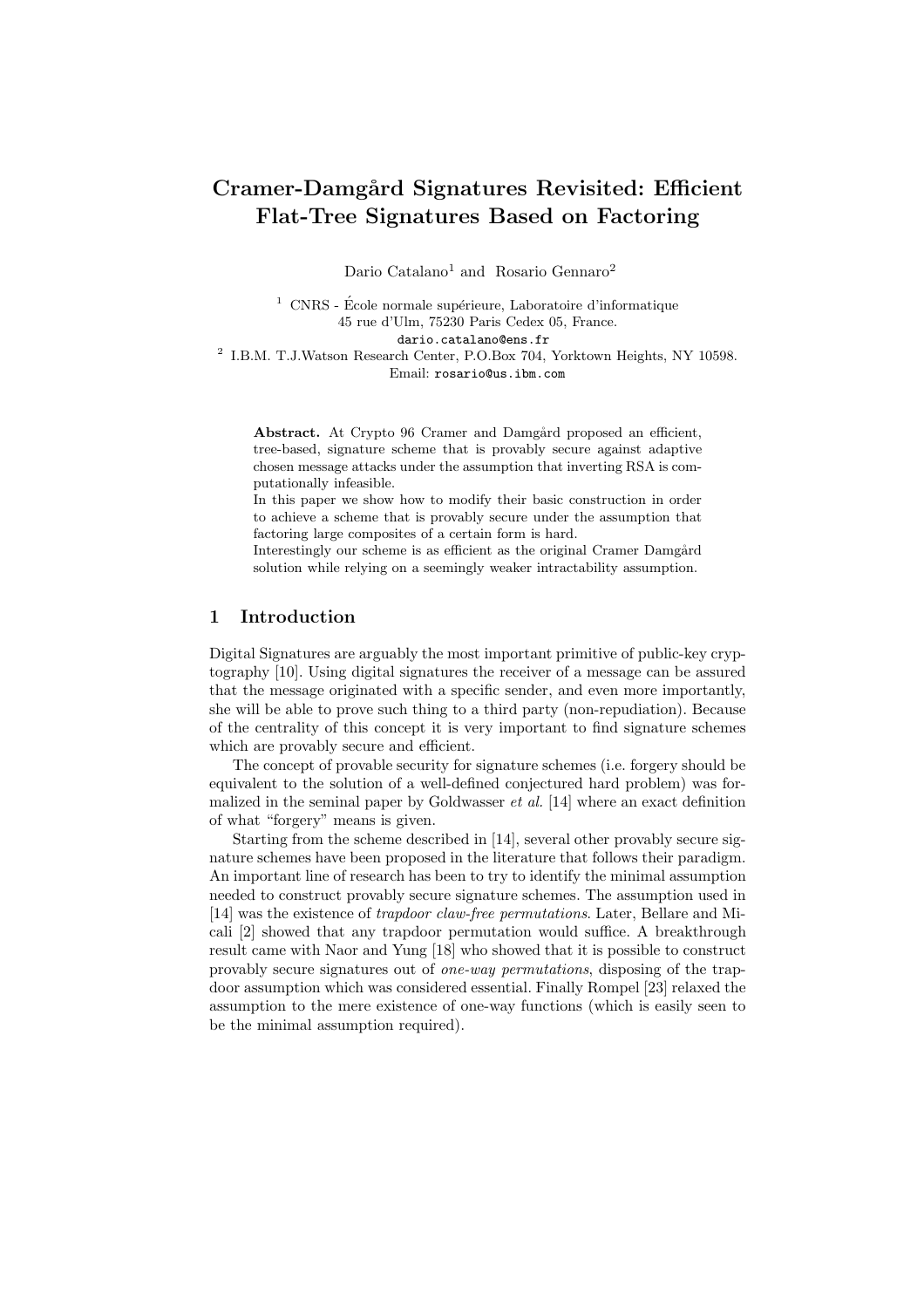However, the schemes mentioned above fall short in terms of their *efficiency* (which is measured as of computing time needed to produce and verify signatures and as of signature length). For example the original scheme in [14] builds a binary tree of height  $d$ , and the signature lenght and the computing time is  $O(d)$ . The parameter d is chosen so that  $2^d$  is larger than the number of messages that the signer will ever sign.

It is thus important to research if using the properties of *specific* numbertheoretic problems (like Factoring, RSA or Discrete Log) it is possible to devise provably secure yet efficient signature schemes.

For the case of the RSA function, Dwork and Naor [11] propose such a scheme, which was later improved by Cramer and Damgård [7]. The idea proposed in [11, 7] is to use specific properties of the RSA function to modify the original scheme in [14] to work with a "flat"tree, i.e. a tree with large branching factor  $l > 2$ . In the [11,7] schemes, computation time and signature length are still  $O(d)$  but now d is much smaller because all we need is that  $l^d$  is larger than the total number of signed messages.

At the same time Cramer [5] extended the basic GMR [14] technique to work with a flat-tree. The resulting scheme allows to obtain signatures that are somewhat shorter than GMR. This however comes at the cost of requiring much larger keys and public parameters: for example the signer is required to keep  $l + 1$  different "trapdoors" and users of the scheme must agree on a common list of l random numbers (the latter is required also in [11]). In particular this means that the private storage for the signer is larger by a factor of l with respect to [11, 7]. The computational efficiency of Cramer's scheme [5] is comparable to [14], which is less efficient than [7].

Thus from a purely computational point of view (i.e. regardless of the assumption used), the method presented in [7] is more desirable since it uses less time and space. The open question, then, is to see if one can achieve the same efficiency as [7], only relying on a factoring assumption.

OUR CONTRIBUTION. In this paper we give a positive answer to this question, by showing how to construct an efficient flat-tree signature scheme whose security is based on the assumption that factoring large RSA moduli of a special form is hard. The restriction on the moduli  $N$  is that we require that the product of the smallest l primes divides  $\phi(N)$ . This restriction does not seem to affect the security of the factoring assumption, nor does it seem to make finding these moduli any harder.

Some components of our scheme (particularly the basic authentication step) are identical to the ones proposed by Cramer and Damgård in [7]. The security reduction to factoring is achieved by changing the key generation protocol and the choice of the public parameters. Because the basic authentication step remains the same, however, the efficiency of our scheme is pretty much equivalent to the efficiency of the scheme proposed in [7], while relying on a seemingly weaker assumption.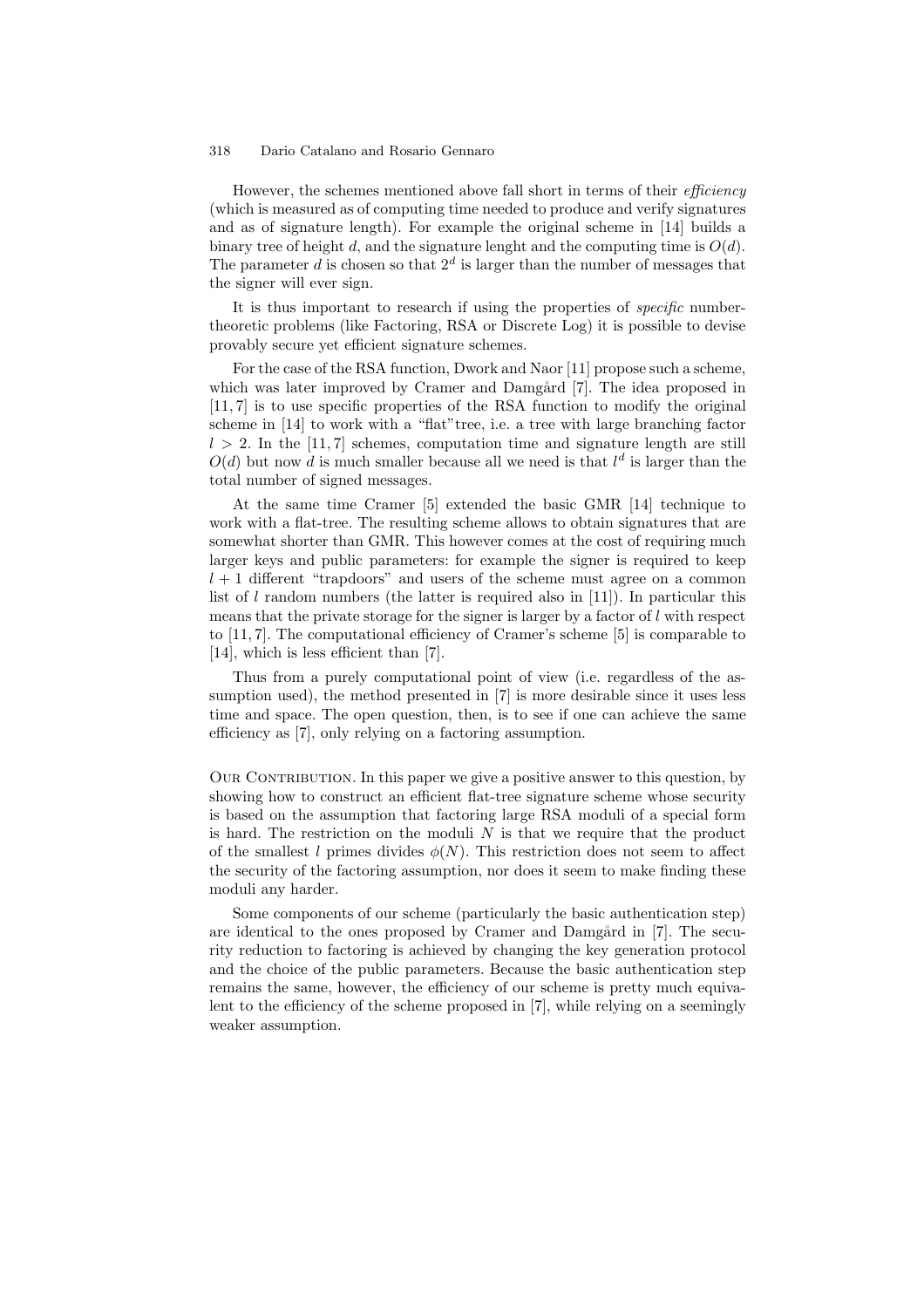#### 1.1 Other Related Work

Besides the works already mentioned in the Introduction, we point out that efficient provably secure signature schemes have been proposed using a variation on the RSA assumption. These works [13, 8] present efficient, state-free (all the above schemes, including ours, require the signer to keep some state) signatures based on a stronger assumption on the inversion of the RSA function. Although these schemes are more efficient than ours we stress that our goal was to prove the security of a reasonably efficient signature scheme based on the weaker assumption about factoring large integers, which subsumes both the regular and the strong RSA Assumptions.

A different approach followed in the literature is to try to prove "as much as possible" the security of efficient signature schemes like traditional RSA and schemes of the ElGamal family [12]. Starting from the work of Bellare and Rogaway [3] several papers proved that these schemes are secure (according to the [14] definition) in an idealized model of computation where a random oracle (an oracle that returns the result of a random function) is available to all parties. The random oracle is used to model "complicated hash functions" on which the security of the scheme relies. Although a proof in the random oracle model is better than no proof at all, it should not be automatically construed as a proof of security in the real model of computation. Indeed this is not the case, as proven in a result by Canetti et al. [4]. Since our scheme does not use a random oracle, we do not further discuss the random oracle model in this paper.

# 2 Definitions and Notations

We start with some definitions and notations. Given a probability space  $C$  we indicate with  $x \leftarrow C$  the algorithm which assigns to x a random element according to C. In the case in which C is a finite set,  $x \leftarrow C$  indicates the algorithm which assigns to  $x$  a random (uniformly chosen) element of  $C$ .

We say that a function  $\epsilon(\cdot)$  is *negligible* if for every constant  $c > 0$  there exists an integer  $k_c$  such that for all  $k > k_c$   $\epsilon(k) < k^{-c}$ 

In the rest of the paper we assume that  $N$  is an n-bit composite modulus obtained as the product of two Blum primes p and q (i.e. p and q are such that  $p \equiv q \equiv 3 \mod 4$ . We denote such moduli as *Blum modului*. We denote with  $\lambda(N) = lcm(p-1, q-1)$ . It is well known that for all  $x \in Z_N^*$  we have that  $x^{\lambda(N)} = 1 \text{ mod } N.$ 

Consider now l (small) odd primes  $\rho_1, \ldots, \rho_l$  and let  $\sigma$  be their product. We are going to consider Blum moduli N, such that  $\forall i \rho_i$  is a divisor of  $\lambda(N)$ , but  $\rho_i^2$ is not, and moreover  $N >> \sigma^4$ . Let's denote then with  $BLUM(k, \rho_1, \rho_2, \ldots, \rho_l)$ the set of such Blum moduli with the property that  $\lambda(N)/\sigma$  is of length k, i.e.

$$
BLUM(k, \rho_1, \rho_2, \dots, \rho_l) = \{N = pq : p, q \equiv 3 \mod 4,
$$
  

$$
\rho_i |\lambda(N), \rho_i^2 / \lambda(N), |\lambda(N)/(\rho_1 \cdots \rho_l)| = k\}
$$

In the following we will assume that factoring such integers is hard even when given knowledge of the product  $\sigma$  of the small primes that divides  $\lambda(N)$ .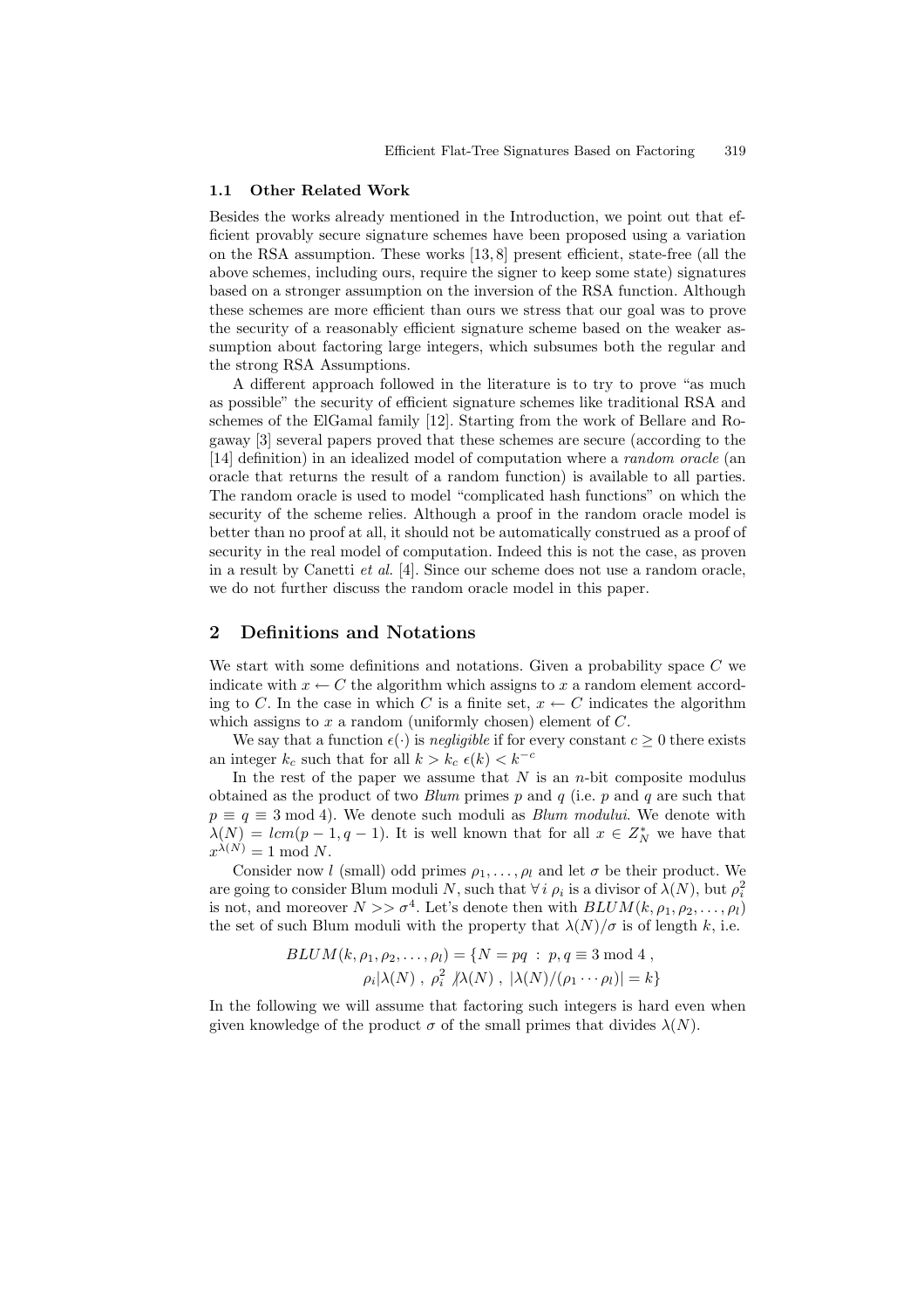Assumption 1 (Factoring) For every polynomial-time algorithm A, and for every set of small primes  $\rho_1, \ldots, \rho_l$ , the following probability is negligible in k:

$$
Pr\left[\begin{matrix} N \leftarrow BLUM(k, \rho_1, \rho_2, \dots, \rho_l) \\ \mathcal{A}(N, \rho_1, \dots, \rho_l) = (p, q) & : N = pq \end{matrix}\right]
$$

FAMILIES OF HASH FUNCTIONS. We consider families of hash functions mapping strings of arbitrary length to strings of fixed length. Namely we consider a family  $\mathcal{H} = \{ \mathcal{H}_k \}_k$  where each  $\mathcal{H}_k$  is a collection of functions of the form  $H : \{0,1\}^* \to$  $\{0,1\}^k$  for some integer k.  $\mathcal{H}_k$  is polynomially samplable. We will be interested in hash functions that are *collision intractable*. A family  $H$  of hash functions is said to be collision intractable if it is infeasible to find two different inputs that map to the same output for a randomly chosen member of the family.

Definition 1 (Collision Intractability [9]). We say that  $H$  is collision intractable if, for every probabilistic polynomial time algorithm  $A$  there exists a negligible function  $\epsilon(\cdot)$  such that

$$
Pr[H \leftarrow \mathcal{H}_k; \ \mathcal{A}(H) = (x_1, x_2) \ s.t. \ x_1 \neq x_2 \ and \ H(x_1) = H(x_2)] \leq \epsilon(k)
$$

We now define digital signatures.

**Definition 2** (Digital Signatures). Let k be a security parameter, we define a digital signature as the triplet  $(\mathcal{G}, \mathcal{SIG}, \mathcal{VER})$ , where

- $-$  G is a polynomial time randomized algorithm that on input  $1^k$  outputs a pair  $(PK, SK)$  of matching public and secret keys.
- $-STG$  is the signing algorithm. It takes as input a message m, the keys PK, SK and possibly keeps some internal state. It produces as output a signature  $\sigma$  for m. This algorithm can be probabilistic.
- $VER$  is the verification algorithm. It receives as input a message m, the public key PK and a signature  $\sigma$ , and checks if  $\sigma$  is valid according to m and PK. In other words  $V\mathcal{ER}(m, PK, \sigma) = 1$  if  $\sigma = \mathcal{SIG}(m, PK, SK)$ .

The strongest notion of security for signature schemes was given by Goldwasser, Micali and Rivest [14]

**Definition 3 (Secure signatures).** A signature scheme  $(\mathcal{G}, \mathcal{SIG}, \mathcal{VER})$  is existentially unforgeable against an adaptive chosen message attack if it is computationally infeasible for a forger, who knows just the public key, to produce a valid signature  $\sigma$  on a message m even after having obtained polynomially many signatures on messages  $m_i$  of his choice from the signer.

More formally, for every probabilistic polynomial time algorithm  $\mathcal{F}$ , there exists a negligible function  $\epsilon(\cdot)$  such that

$$
\Pr\left[\begin{array}{l} (PK, SK) \leftarrow \mathcal{G}(1^k) \\ \text{for } i = 1 \dots n \\ m_i \leftarrow \mathcal{F}(PK, m_1, \sigma_1, \dots, m_{i-1}, \sigma_{i-1}) \\ \sigma_i \leftarrow \mathcal{SIQ}(m_i, PK, SK) \\ (m, \sigma) \leftarrow \mathcal{F}(PK, m_1, \sigma_1, \dots m_n, \sigma_n); \\ m \neq m_i \text{ for } i = 1 \dots n, \text{ and } \mathcal{VER}(m, PK, \sigma) = 1 \end{array}\right] \le \epsilon(k)
$$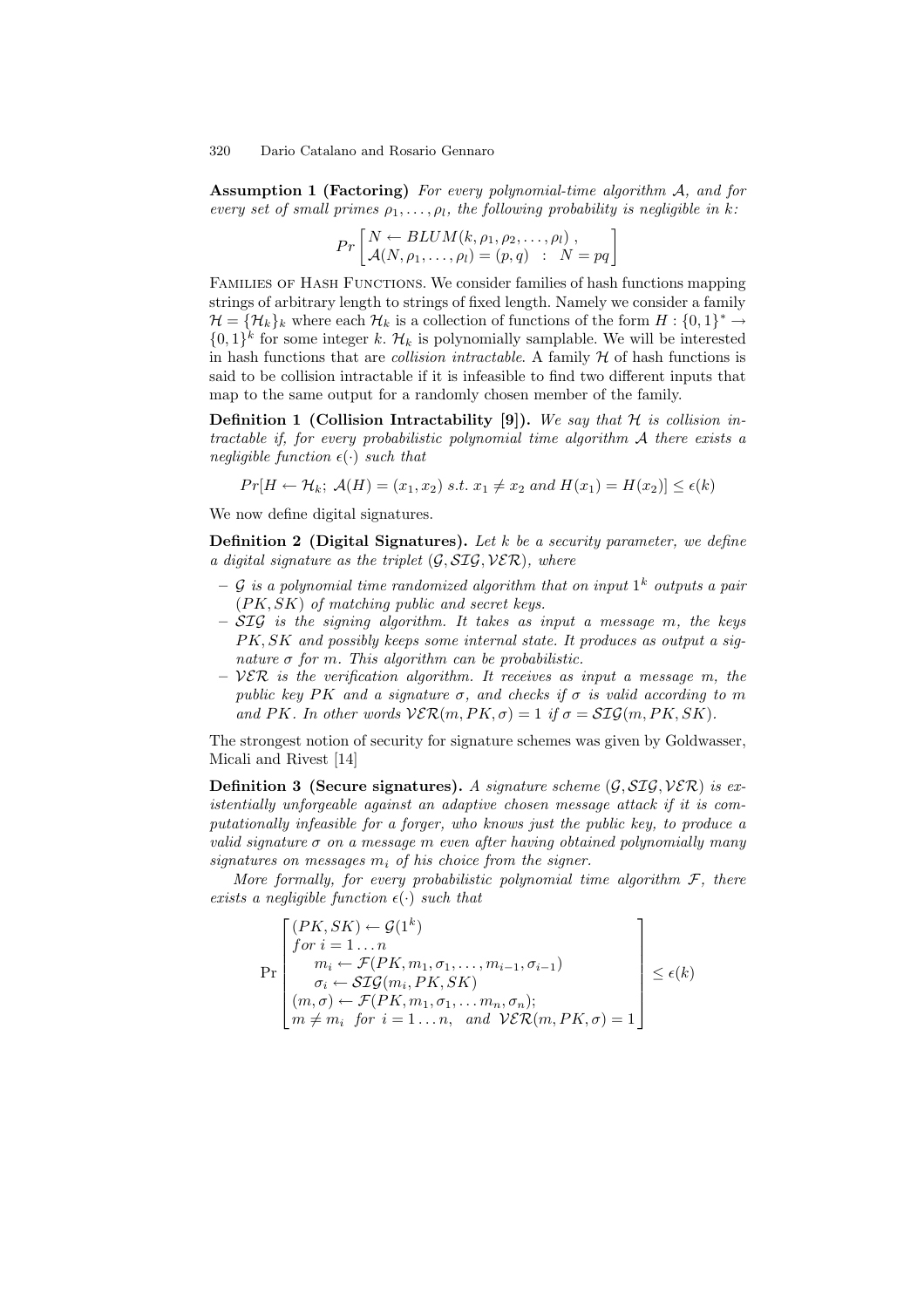#### 3 The new scheme

Our scheme will make use of a *l*-ary tree (i.e. with branching degree  $l$ ), which we call the *signature tree*. The root of the tree will be a random value  $S$  included in the public key of the signer. The tree has depth  $d+1$  with a branching degree of  $l$  in the first  $d$  levels and a branching degree of 1 in the last level. By this setting we will allow the signer to sign up to  $l^d$  messages (we are going to assume  $l^d$  to be polynomial in  $k$  the security parameter). We now introduce some terminology: The first d levels of the tree are denoted as *expanding* levels, since every parent node  $S_i$  at level  $j$   $(j \in \{1, ..., d\})$  has l children (we have the root as  $S_0 = S$ ). We call these nodes *expanding nodes*. The remaining level, level  $d+1$ , is called, the terminal level. Every parent node belonging to this levels has exactly one child. The parent nodes at the terminal level are denoted as terminal nodes. As usual, each terminal node's only child is called a leaf of the tree. We call an item a parent together with all his children and an arc a parent with one of his children. This means that every item has  $l$  arcs. A path from a node  $A$  to a node B is is the sequence of arcs that connects A with B.

Informally the signature algorithm will start "filling up" this tree. To sign the  $i^{th}$  message  $m_i$ , the signer will place  $m_i$  as the  $i^{th}$  leaf and will output an authentication chain that links  $m_i$  to the root of the tree (which is part of the public key). The verifier, will follow this authentication chain and if the end result matches the value in the public key, accepts the signature. Formal details follow.

## 3.1 Formal description on the scheme

We now give a formal detailed description of our scheme.

KEY GENERATION. The signer chooses l odd distinct primes<sup>3</sup>  $\rho_i < 2^v$  (for some small enough parameter v) and sets  $\hat{p} = \prod_{i=1}^{l/2} \rho_i$ ,  $\hat{q} = \prod_{i=l/2+1}^{l} \rho_i$  and  $\sigma = \hat{p}\hat{q}$ . He then randomly picks two (distinct) large primes  $p'$  and  $q'$  of length  $k/2$  such that  $p = 2p'\hat{p} + 1$  and  $q = 2q'\hat{q} + 1$  are two  $(k + \omega)/2$ -bit primes (for some parameter  $\omega$  that depends on v and l). Then he sets  $N = pq$  as the public modulus.

Note that by this position we have that N is a Blum integer such that  $\rho_i$ (but *not*  $\rho_i^2$ ) divides  $\lambda(N)$ , and of the appropriate length. Notice also that 2 (but not  $2^2 = 4$ ) divides  $\lambda(N)$ .

Denote with  $E = 2\sigma = 2\rho_1 \cdots \rho_l$ . The signer chooses uniformly and at random two E-th residues  $h, S$  in  $\mathbb{Z}_N^*$  and a function H from a family of collision intractable hash functions. We will assume that H outputs a value in  $\{0,1\}^{\ell}$ , for some security parameter  $\ell$ . For technical reasons, that will become apparent in the proof of security, the signer sets  $e = 2^{\ell+1}$  and for each  $i = 1, \ldots, l$  sets  $e_i = \rho_i^{\ell_i}$ , where  $\ell_i$  is the minimum integer such that  $e_i > 2^{\ell}$ . The signer publishes  $(N, h, S, e, e_1, \ldots, e_l, H, d)$ , where d represents the depth of the tree, as his public

<sup>&</sup>lt;sup>3</sup> The choice of these primes needs not satisfy any special requirement. For efficiency reason these primes could be chosen as the first  $l$  odd primes.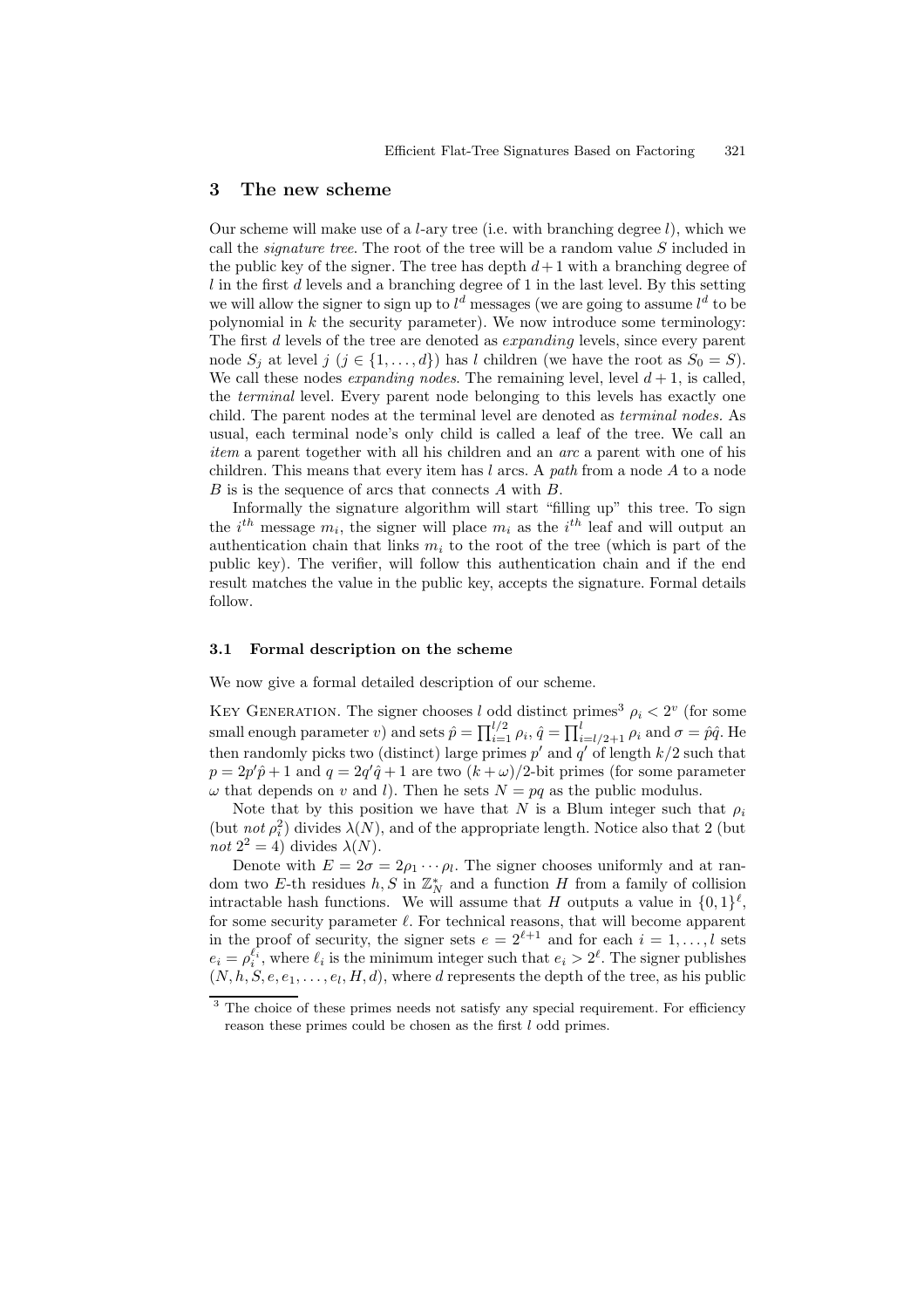key and keeps private the factorization of the modulus. Note that this allows the signer to sign up to  $l^d$  messages.

Remark 1. The key generation algorithm is very similar to the one proposed by Naccache and Stern in [17]. They showed that the extra requirement on the choice of  $p, q$  in practice slows down the generation of N by around 9% with respect to the generation of a regular RSA modulus (see [17] for more details).

SIGNATURE ALGORITHM. The signer holds a tree of depth  $d$  with root  $S$ . All the nodes in the tree at the beginning are empty.

To sign the  $i^{th}$  message  $m_i$  the signer proceeds as follows:

- 1. He visits the path on the tree from the root to the  $i<sup>th</sup>$  leaf, which is labeled with  $m_i$ . If a node j on this path has not been visited before, the signer labels it with a random  $E$ -residue  $S_j$ .
- 2. Let  $(S, i_1, S_{i_1}, \ldots, i_d, S_{i_d})$  be the visited path (where each  $i_j$  is an index in  $\{1, \ldots, l\}$ . Then he solves the following equations

$$
y_{i_1}^{e_{i_1}} = S \cdot h^{H(S_{i_1})} \bmod N
$$

and for all  $j = 2, \ldots, d$ 

$$
y_{i_j}^{e_{i_j}} = S_{i_{j-1}} \cdot h^{H(S_{i_j})} \bmod N
$$

To conclude the signature he computes a  $z_i$  such that

$$
z_i^e = S_{i_d} \cdot h^{H(m_i)} \bmod N
$$

3. The output signature on  $m_i$  is  $\mathsf{sig}(m_i) = (z_i, y_{i_1}, i_1, \ldots, y_{i_d}, i_d)$ .

SIGNATURE VERIFICATION. The receiver, given a message  $m$ , the public key  $(N, h, S, e, e_1, \ldots, e_l, H, d)$  and a purported signature  $\mathsf{sig}(m) = (z_i, y_{i_1}, i_1, \ldots, y_{i_d}, i_d),$ computes the following

$$
S_{i_d} = z_i^e \cdot h^{-H(m_i)} \bmod{N}
$$

followed by

$$
S_{i_{j-1}} = y_{i_j}^{e_{i_j}} \cdot h^{-H(S_{i_j})} \mod N
$$

for all  $j = d$  downto 1.

If the final value  $S_0 \equiv S \mod N$  the signature is accepted as valid.

Remark 2. Note that even though we perform iterated root extractions during the signing procedure we just need to assume that h and the  $S_i$ 's above are E-th residues to make the above procedure work. Indeed we have that  $gcd(e_i, \lambda(N)) =$  $\rho_i$ , so we can find  $\alpha_i, \beta_i$  such that  $\alpha_i e_i + \beta_i \lambda(N) = \rho_i$ . This means that, in order to compute the  $e_i = \rho_i^{\ell_i}$ -th root of an E-residue x, the signer should first compute  $\Delta = x^{\alpha_i}$  which by the above GCD computation is an  $e_i$ -root of  $x^{\rho_i}$  and then compute a  $\rho_i$ -root of  $\Delta$ . A similar argument holds for e-roots.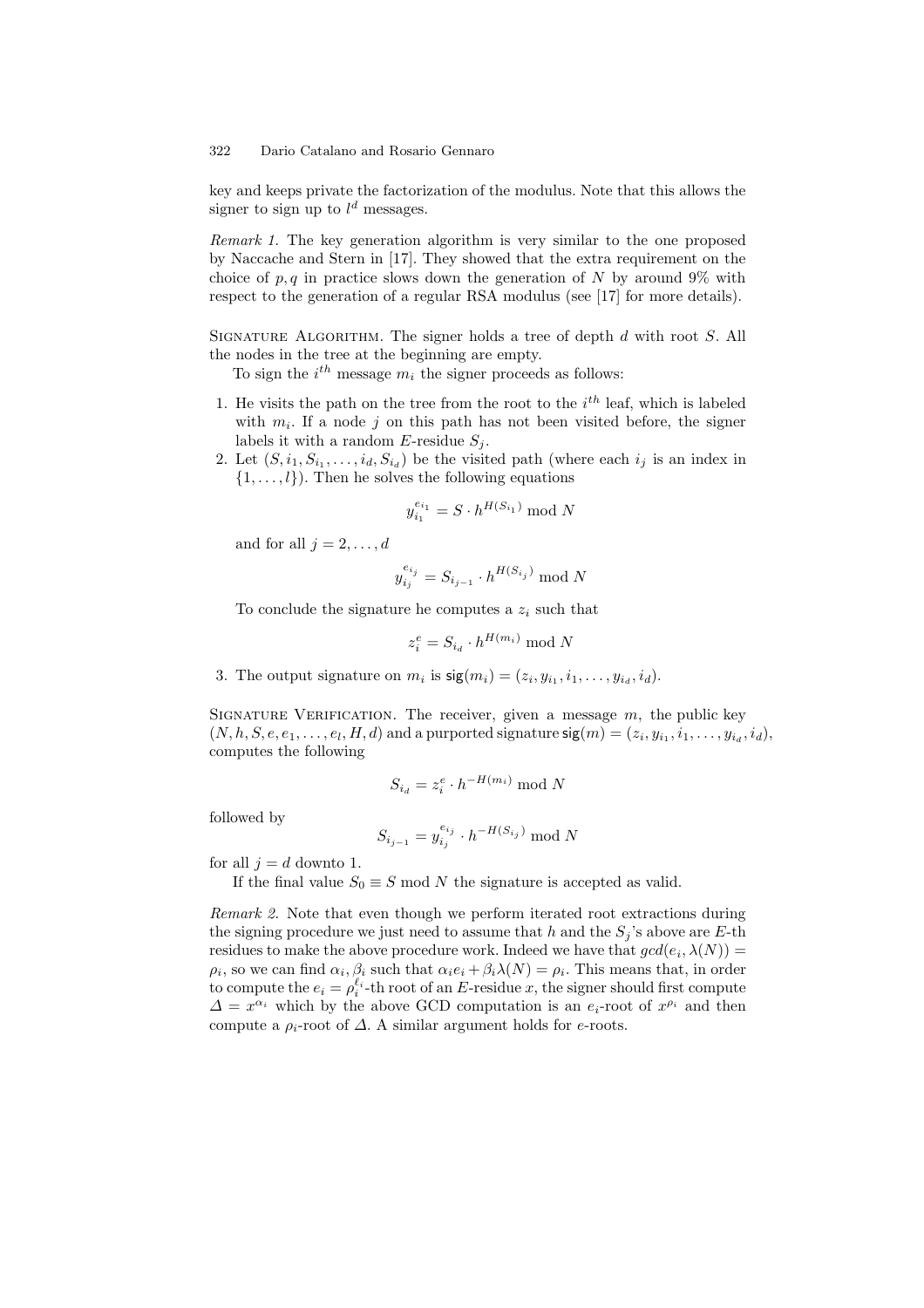Now let  $\Delta$  be an E-residue and let  $\delta_i$  one of its  $\rho_i$ -roots, i.e.  $\delta_i^{\rho_i} = \Delta \mod N$ . In general the value  $\delta_i$  can be computed in  $O(\rho_i)$  time if we know the factorization of N (cf. [1]). Note that this is not a problem if one assumes that the primes  $\rho_i$ are all very small. However, if one wants to use slighly larger primes, the  $O(\rho_i)$ solution may become too inefficient. In Appendix A we show a method to extract  $\rho_i$ -roots at the cost of a single modular exponentiation in  $Z_N^*$ .

The security of the scheme is stated in the following Theorem.

Theorem 1. If Assumption 1 holds and H is a collision resistant hash function, then the digital signature scheme presented above is secure against an adaptive chosen message attack.

The proof appears in the following Section 4. In the proof we use the following fact: Assume to have an algorithm  $A$  that on input  $N$ ,  $e$  and an  $e$ -th residue  $y$ outputs an  $e^{th}$  root of y. In Appendix B we prove that it is then possible to construct a different algorithm  $\mathcal{B}$ , having black box access to  $\mathcal{A}$ , that factors the modulus with probability  $1 - 1/e$ .

Remark 3. Our presentation of the scheme, and consequently the theorem statement, assume the existence of collision-resistant hash functions. However it should be noted that factoring does imply the existence of collision-resistant hashing, thus we are not introducing any extra computational assumption. Moreover, using techniques similar to the ones presented in [7], one can completely dispense with the hash function  $H$  in our scheme. Either solution (implementing a factoring-based hashed function or changing the scheme so not to need one) would be however much more expensive than using, say, SHA-1. In order to keep the presentation simple, we decided to present the scheme this way, since we believe it is also conceptually clearer to "separate" the role of the hash function from the number-theoretic authentication step. In the final version of the paper we will show how to adapt the techniques in  $[7]$  to our scheme to avoid using  $H$ altogether.

## 4 Proof of Security

The proof goes by *reductio ad absurdum*. We assume that the proposed scheme is not secure, meaning that there exists an adversary  $A$  that can forge signatures with some non-negligible probability  $\epsilon$ . Then we prove that if such an adversary exists, then it is possible to construct a probabilistic polynomial time algorithm  $\beta$  (a simulator) that, using  $\mathcal A$  as an oracle, can factor with non negligible probability, thus contradicting the hypothesis of the theorem.

If we assume that such  $A$  exists, then his interaction with the signer would be as follows. First A gets the public key. Then for  $i = 1, \ldots, t$  (where t is the maximum number of signatures the adversary is allowed to ask) he asks for the signature on a message  $m_i$  and receives back a valid signature  $\text{Sig}(m_i)$  =  $(z_i, y_{i_1}, i_1, \ldots, y_{i_d}, i_d)$ . Then he will output  $m \neq m_i$  and a valid signature  $\mathsf{Sig}(m_j)$  $(z_j, y_{j_1}, j_1, \ldots, y_{j_d}, j_d)$  on it.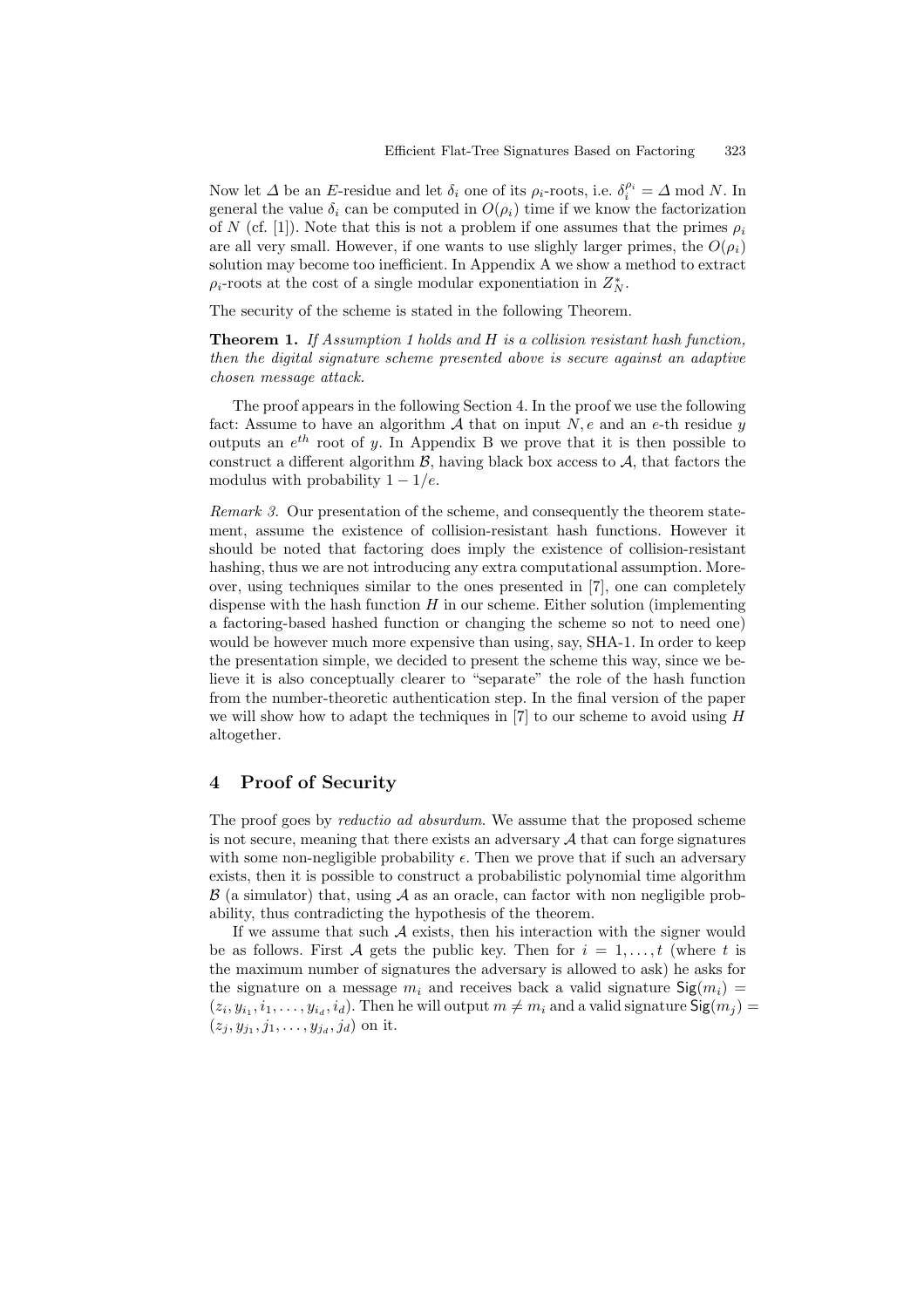We argue that the public key and the verification tests on a valid signature imply that the forged signature must satisfy one of the following (mutually exclusive) conditions (where with  $S_{i_0}$  we denote S the root of the tree contained in the public key):

**Type I** For some  $1 \leq i \leq t$ , one has that  $y_{j_k} = y_{i_k}$  for each  $k = 1, \ldots, d$ ,  $S_{i_d} = S_{j_d}$ , but  $z_j \neq z_i$ .

**Type II** For some  $1 \leq i \leq t$ , there exist an index  $1 \leq k' < d$  such that for all  $k \leq k'$ ,  $y_{j_k} = y_{i_k}$ ,  $S_{i_{k'}} = S_{j_{k'}}$  but  $y_{j_{k'+1}} \neq y_{i_{k'+1}}$ .

If there is a forger that succeeds with non negligible probability, then there must be a forger that can successfully produce either a Type I forgery, or a Type II forgery with non negligible probability.

In the rest of the proof we will distinguish two cases, depending on the type of expected forgery. Since these two cases are exhaustive, one of them must happen with probability at least  $\epsilon/2$ .

Forgery of type I. The algorithm  $\beta$  (the simulator) is given as input a Blum modulus N of the appropriate form together with a set of l small primes  $(\rho_1, \ldots \rho_l)$ such that for every  $\rho_i$  one has that  $\rho_i|\lambda(N)$  but  $\rho_i^2$   $\lambda(N)$ . We want to show how  $\beta$  can use the forgery received from  $\mathcal A$  to factor N. Let t be the maximum number of sign-queries the adversary is allowed to ask (for simplicity we will assume that  $A$  will ask *exactly t* queries). The simulator generates his public key as follows. First it generates the public exponents  $e, e_1, \ldots e_l$  as a real signer would do. Next, it sets  $F = 2 \cdot e_1 \cdots e_l$ , choses  $\alpha, \beta$  uniformly and at random in  $\mathbb{Z}_N^*$  and sets  $h = \alpha^F \mod N$  and  $S = \beta^F \mod N$ . Notice that we can take  $e_i$ -roots of h, S (for any i) but not e-roots (since  $e = 2^{\ell+1}$ ).

All the internal node, except those of depht  $d$  are computed in a similar way. The simulator sets  $S_k = x_k^F \mod N$  (where, once again, the  $x_k$ 's are chosen randomly in  $\mathbb{Z}_N^*$  and stores the  $x_k$ 's for future usage. Observe that all the nodes generated this way – as well as S and  $h$  – are random E-residues in  $\mathbb{Z}_N^*$ , so they are distributed exactly as in the real signing process (more details below).

The simulator can generate valid signatures as follows. To sign the  $i$ -th message  $m_i$ , it chooses  $z_i$  at random in  $\mathbb{Z}_N^*$  and sets

$$
S_{i_d} = z_i^e h^{-H(m_i)} \bmod{N}
$$

All the remaining relations can be easily computed as follows. For each index  $i_k$  in the path of the signature, the simulator sets

$$
y_{i_k} = x_{i_{k-1}}^{F/e_{i_k}} (\alpha^{F/e_{i_k}})^{H(S_{i_k})} \mod N
$$

Finally it outputs the signature

$$
\mathsf{Sig}(m_i) = (z_i, y_{i_1}, i_1, \ldots, y_{i_d}, i_d)
$$

Observe that the signatures produced by the simulator are perfectly indistinguishable with respect to the signatures a real signer would generate. As a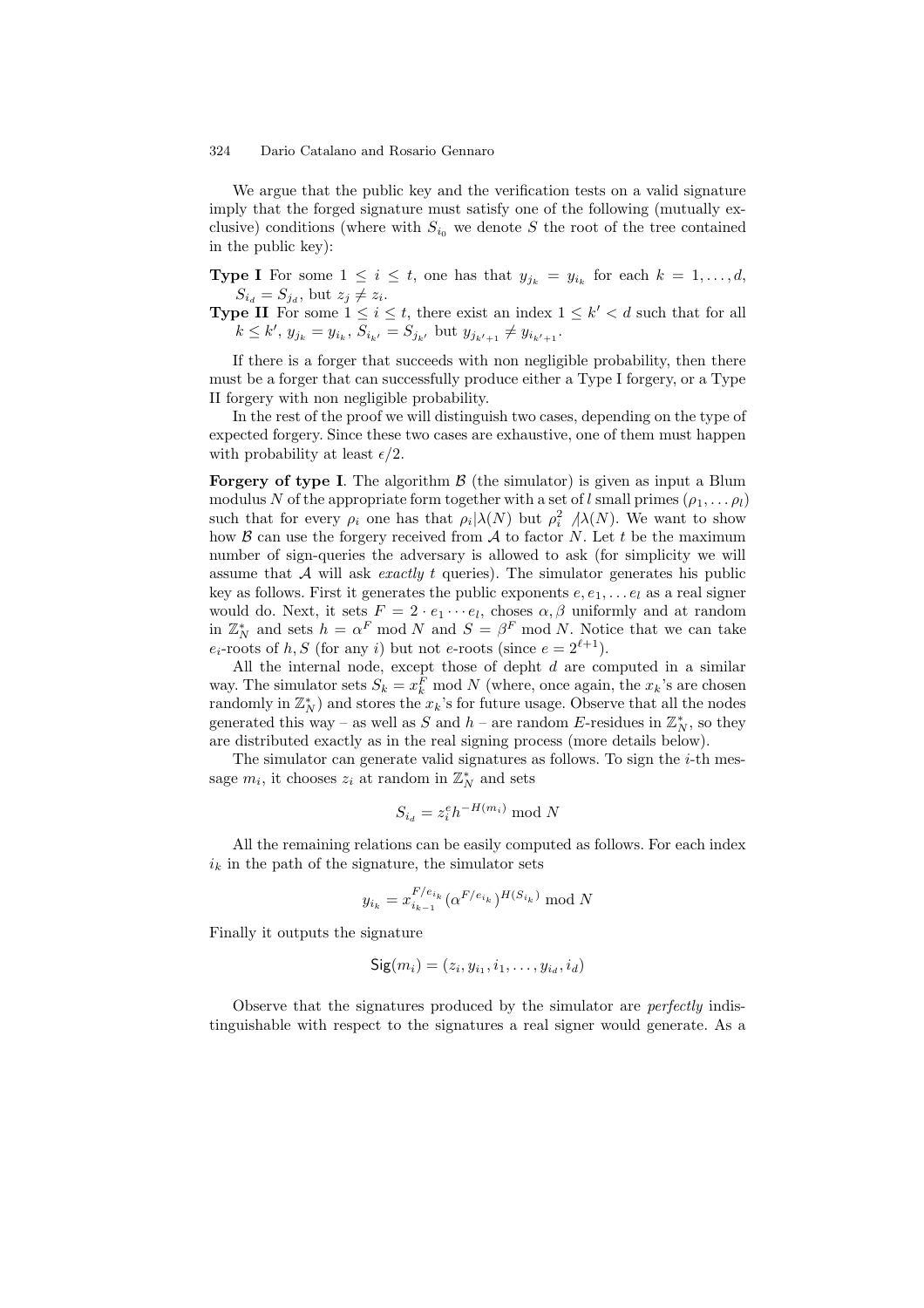matter of fact the only difference between a real signature and a simulated one is the following. In the first case all the nodes of the tree – as well as the root S and the public value  $h$  – are E-residues (recall that  $E = 2 \cdot \rho_1 \cdots \rho_l$ ), whereas in the simulation they are F-residues (with  $F = 2 \cdot e_1 \cdots e_l$ ). However, since  $e_i = \rho_i^{\ell_i}$  (for each index  $i = 1, ..., l$ ) and N is a Blum modulus, every  $\rho_i$ -th residue is also an  $\rho_i^{\ell_i}$  power. Consequently any E-residue is also an F-residue. Moreover, notice that, according to the simulation method described so far, the value  $\alpha$  is never revealed to the adversary. In the terminal levels the (simulated) authentication procedure does not involve any e-root extraction. On the other hand, in the expanding levels, the authentication method requires the simulator to extract  $e_i$ -roots, but it is always the case that  $e_i \neq e$ . In other words the simulation is information-theoretically independent from  $\alpha$ .

Now let  $\mathsf{Sig}(m_j) = (z_j, y_{j_1}, j_1, \ldots, y_{j_d}, j_d)$  be the forgery produced by the adversary on a (up to now) unsigned message  $m_i$ . Since we are assuming the adversary creates a Type I forgery, for some previously produced signature  $\mathsf{Sig}(m_i) = (z_i, y_{i_1}, i_1, \ldots, y_{i_d}, i_d)$  we have that  $y_{j_k} = y_{i_k}$  for each  $k = 1, \ldots, d$ but  $z_j \neq z_i$ .

This yields to the following system of equations:

$$
(z_j)^e = S_{i_d} h^{H(m_j)} \bmod N
$$

$$
(z_i)^e = S_{i_d} h^{H(m_i)} \bmod N
$$

Moreover, since H is collision resistant  $m_i \neq m_j$  implies that  $H(m_i) \neq$  $H(m_j)$  and we can write  $H(m_i) - H(m) = 2^{\omega}q$  for some  $\omega \leq \ell$  and an odd  $q > 1$ .

From the two equations above we can compute

$$
\left(\frac{z_j}{z_i}\right)^e = (h^q)^{2^{\omega}} \bmod N = (\alpha^{qF/2})^{2^{\omega+1}} \bmod N
$$

Recall now that  $e = 2^{\ell+1}$  so we get that

$$
\left(\frac{z_j}{z_i}\right)^{2^{\ell+1-\omega}}=h^q\bmod N
$$

Now,  $h^q$  has two square roots, of which we already know one:  $\alpha^{qF/2}$ . From the above equation we get that  $(z_j z_i^{-1})^{2^{\ell-\omega}}$  is also a square root of  $h^q$ . Notice that  $\ell - \omega \geq 0$  so we can easily compute the value without computing square-roots.

Observe that the adversary has no information at all regarding the original  $\alpha$  chosen by the simulator (in an information theorethic sense). Consequently the value  $(z_j z_i^{-1})^{2^{\ell-\omega}}$  is a square root of  $h^q$  that is different from  $\alpha^{qF/2}$  with probability  $1/2$ . This immediately allows to factor the modulus.

**Forgery of type II.** The algorithm  $\beta$  is given as input a Blum modulus N of the appropriate form together with a set of l small primes  $(\rho_1, \ldots, \rho_l)$  such that for every  $\rho_i$  one has that  $\rho_i|\lambda(N)$  but  $\rho_i^2/\lambda(N)$ .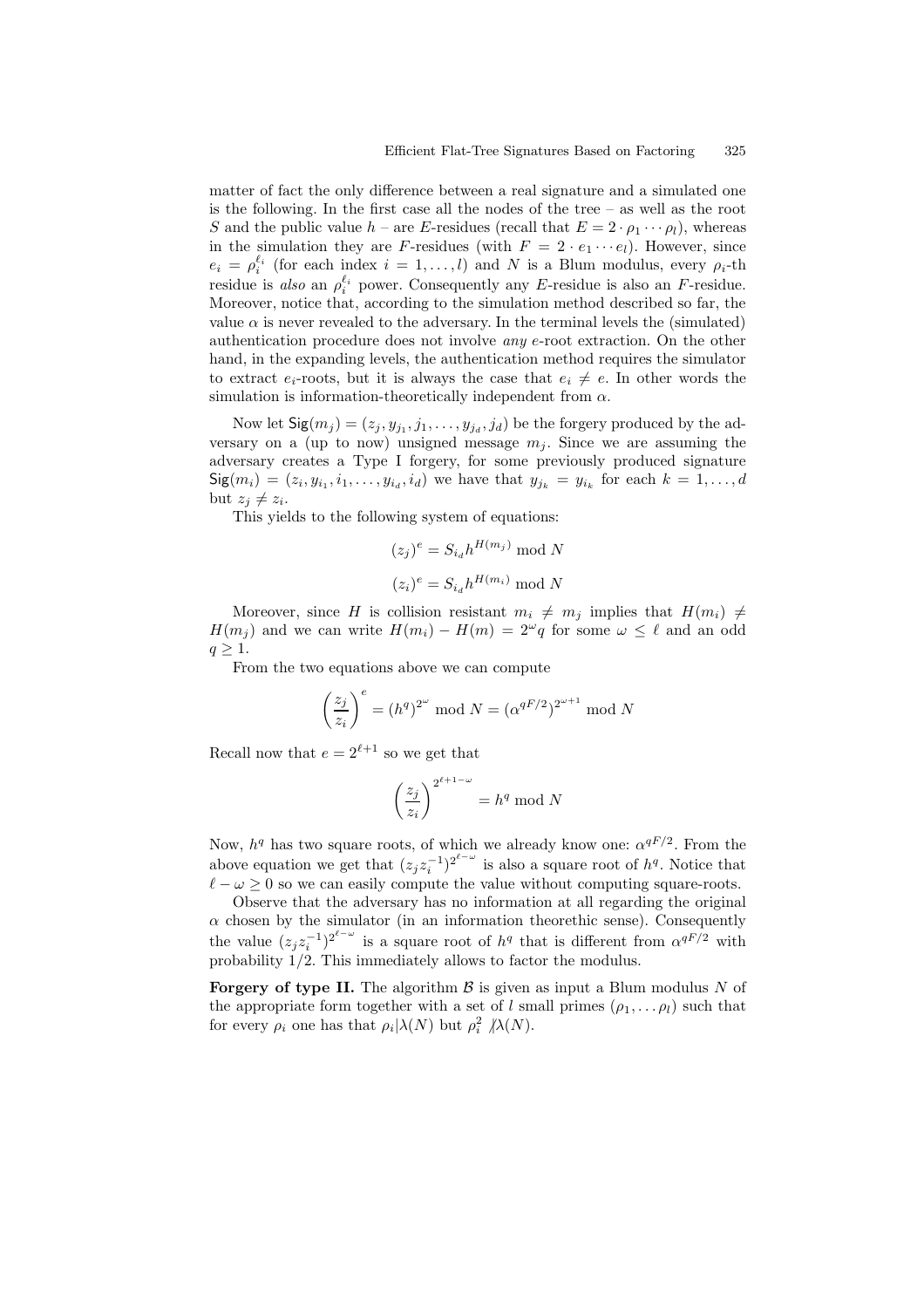The simulator starts generating the signing public key by choosing a random index  $1 \leq \delta \leq l$ . This random choice can be interpreted as the simulator "guessing" the value of  $j_{k'+1}$ , the index of the first child where the forgery and the regular signature path of the tree will differ.

Next it creates the public exponents  $e, e_1, \ldots e_l$  as prescribed by the key generation algorithm. Then it chooses a random element  $\alpha \in \mathbb{Z}_N^*$ , computes  $G = e \cdot e_1 \cdots e_{\delta-1} \cdot \rho_{\delta} \cdot e_{\delta+1} \cdots e_{\tau}$  and sets  $h = \alpha^G \mod N$ .

The simulation proceeds by letting  $\beta$  precompute the authentication tree in order to be able to produce  $t$  valid signatures. This precomputation phase goes very similarly to the one described before. The main difference here is that the root and the internal nodes of the tree are computed in a bottom-up fashion (rather than top-down, as for the forgeries of type one).

For each node  $S_{i_d}$  (nodes of depth d) the simulator chooses a random element  $x_{i_d}$  and sets  $S_{i_d} = x_{i_d}^G$  mod N. Once the nodes of level d are prepared, one can construct the expanding nodes, item by item.

Here, for simplicity, we show the method for a generic item  $I$ . The basic idea is to construct the parent node  $S_{I_0}$  in terms of its  $\delta$ -th child  $S_{I_\delta}$ . In particular the simulator chooses a random value  $x_I \in \mathbb{Z}_N^*$ , sets

$$
S_{I_0} = x_I^{G \cdot \rho_{\delta}^{\ell_{\delta}-1}} h^{-H(S_{I_{\delta}})} \bmod N
$$

and stores the values  $S_{I_0}$  and  $x_I$  (in the following, for each item I, we will refer to  $x_I$  as to the *basis* of  $S_{I_0}$ ).

Using this methodology the simulator can (inductively) generate the entire tree. Each new level is obtained by combining the items of the previous level in a tree structure (the roots of the items of level  $k$  play the role of the leaves to construct the items of level  $k - 1$ ). At the end of this phase the simulator comes up with a global root  $S$ , which is included as part of the public key.

On top of this construction to sign the message  $m_i$ , the simulator does as follows. First he computes the path  $(i_1, \ldots, i_d)$  from the root to the  $i^{th}$  leaf of the tree. Then he proceeds according to the following procedure:

```
for k = 1 to dAssume S_{i_k} is the b-th child of S_{i_{k-1}}Let x_{i_k} be the basis of S_{i_{k-1}}if b == \delta\textbf{Set} \; y_{i_k} = x_{i_k}^{G/\rho_\delta}\text{let } y_{i_k} = x_{i_k}<br>if b \neq \deltaSet y_{i_k} = x_{i_k}^{G/e_b \cdot \rho_{\delta}^{\ell_{\delta}-1}} \cdot (\alpha^{G/e_b})^{H(S_{i_k})}Set z_i = x_{i_d}^{G/e} (\alpha^{G/e})^{H(m_i)}Output the signature \text{Sig}(m_i) = (z_i, y_{i_1}, i_1, \ldots, y_{i_d}, i_d)
```
In other words, the adversary easily computes e-roots and  $e_i$ -roots (for  $i \neq \delta$ ) because all the values are G-residues and he knows G-roots of them. For the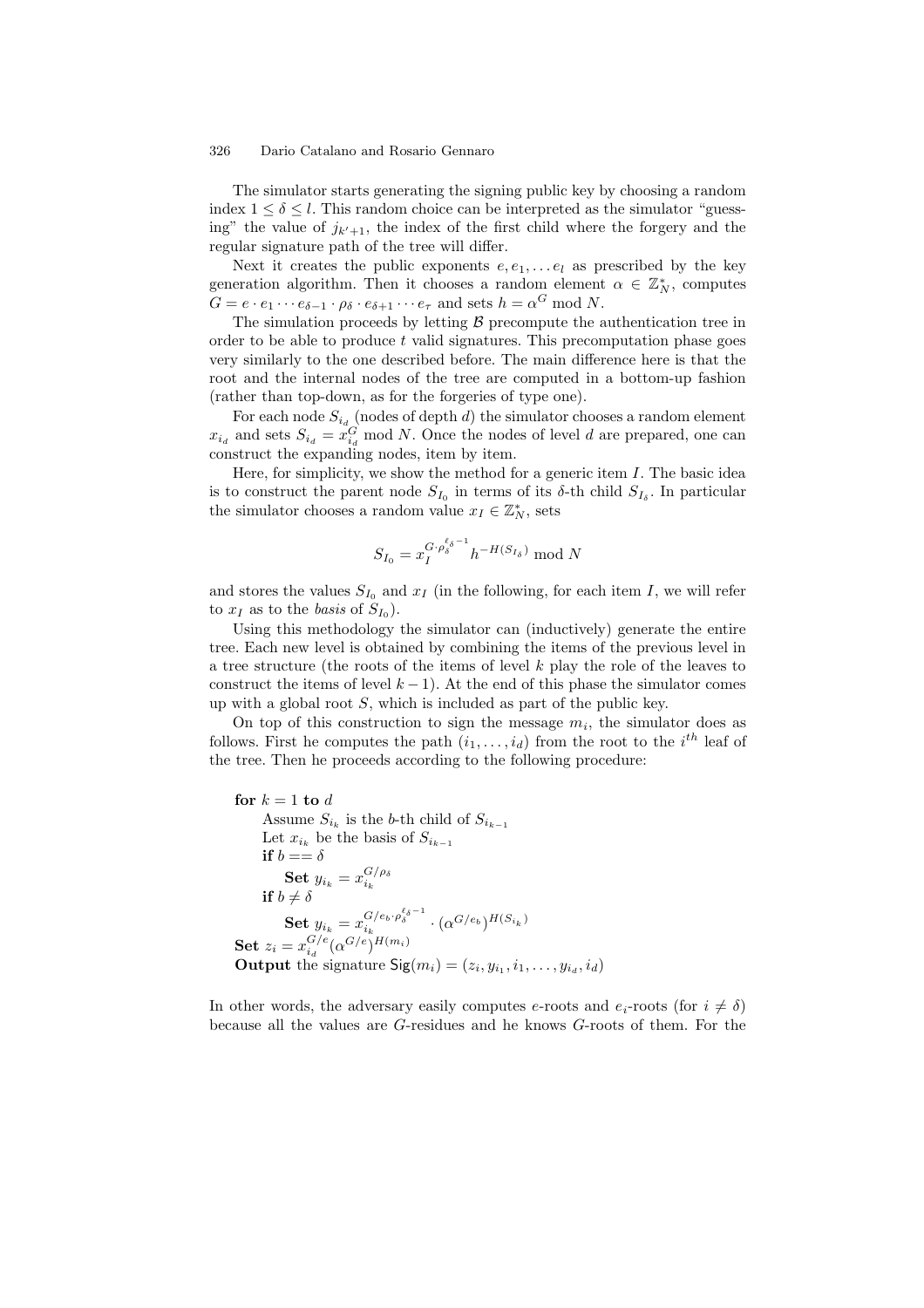case  $i = \delta$  it is not necessary to compute  $e_{\delta}$ -roots thanks to the way in which the internal nodes have been prepared.

If the adversary produces a valid forgery  $\mathsf{Sig}(m_j) = (z_j, y_{j_1}, j_1, \ldots, y_{j_d}, j_d),$ one can "use" it to break Assumption 1 as follows. Since we are dealing with a forgery of the second type, there exists and index k (such that  $1 \leq k \leq d$ ) for which one has that  $S_{i_{k-1}} = S_{j_{k-1}}$  but  $y_{i_k} \neq y_{j_k}$ . Moreover, since  $\beta$  simulates a real signer perfectly, with probability  $1/l$  one has that  $S_{j_k}$  is the  $\delta$ -th child of  $S_{j_{k-1}}$ . If this is the case we can then consider the following equations:

$$
y_{j_k}^{es} = S_{i_{k-1}} h^{H(S_{j_k})} \mod N
$$
  

$$
y_{i_k}^{es} = S_{i_{k-1}} h^{H(S_{i_k})} \mod N
$$

which dividing term by term become

$$
Y^{e_{\delta}} = h^{\Delta H} \bmod N
$$

where we set  $Y = (y_{j_k}/y_{i_k})$  and  $\Delta H = H(S_{j_k}) - H(S_{i_k}).$ 

Once again since H is collision resistant, from the fact that  $S_{j_k} \neq S_{i_k}$  we can assume that  $\Delta H \neq 0$ . Therefor we can write  $\Delta H = \rho_{\delta}^{\omega} q$  with  $q \geq 1$ , such that  $gcd(q, \rho_{\delta}) = 1$ . Moreover  $\omega < \ell_{\delta}$ , because of the way we chose  $\ell_{\delta}$ .

The above equation can then be rewritten as

$$
Y^{\rho_\delta^{\ell_\delta}} = \left(\alpha^{\frac{qG}{\rho_\delta}}\right)^{\rho_\delta^{\omega+1}} \mod N
$$

which implies that the value  $Z = Y^{\rho_{\delta}^{\ell_{\delta}-\omega-1}}$  is an  $\rho_{\delta}$  root of  $h^{q}$ , that is different with respect to  $\alpha^{\frac{qG}{\rho_{\delta}}}$  with probability  $1 - 1/\rho_{\delta}$ . Again notice that  $\ell_{\delta} - \omega - 1 \ge 0$ so the value Z can be easily computed without computing  $\rho_{\delta}$ -roots.

## 5 Security Analysis

For lack of space we cannot discuss in more details our intractability assumption. In the full version of this paper we give some evidence why assuming  $N >> \sigma^4$ seems to be safe. We point out here, however, that the same analysis was already presented in [17]. The interested reader is referred to [17] for details.

#### 5.1 Comparison with GMR

In [14] Goldwasser, Micali and Rivest proposed the first example of digital signature scheme secure against adaptive chosen message attack. The scheme relies on the existence of claw free permutations, but the authors propose a concrete implementation based on the hardness of factoring. The reader is referred to [14] for the technical details; here we compare the practical performance of our scheme with respect to the one presented in [14].

Their scheme is based on a binary tree. As we mentioned before the depth of the tree is  $\hat{d} = \log K$ . Let us denote with  $\delta > 1$  the ratio  $\hat{d}/d$ .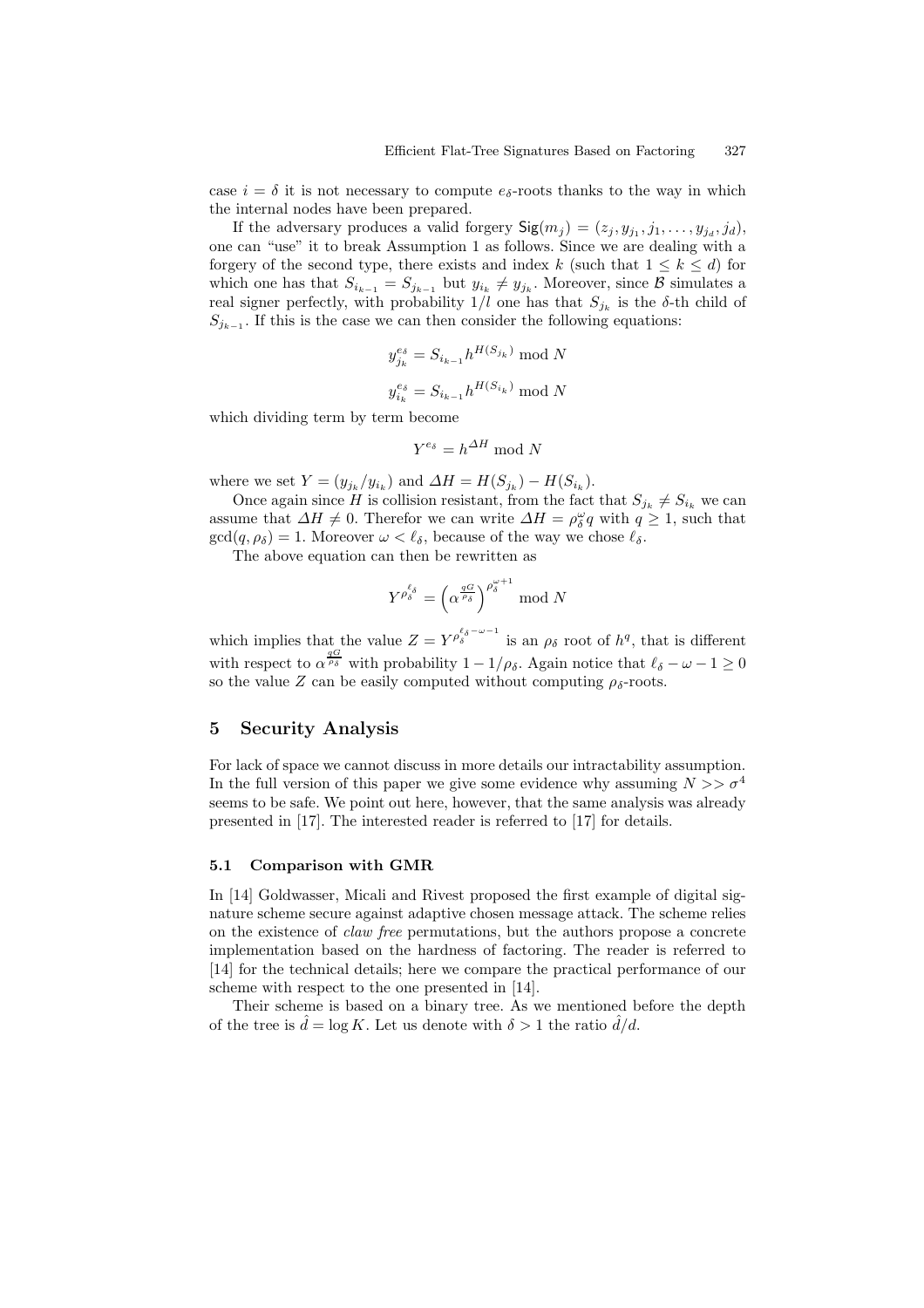The length of the signature is about  $2\hat{d}n$  bits, i.e. 2n bits per level of the tree. Notice that this is a factor of  $2\delta$  longer than our signatures.

The basic authentication step, performed at each level of the tree, consists of taking repeated square roots. In the original scheme in [14] the number of square roots taken at each level is about  $2n$ , where n is the length of the modulus. This happens because the number of square roots taken is proportional to the length of the information being authenticated. However to obtain a fair comparison with our scheme, we should improve the scheme in [14] by introducing a separate collision-resistant hash function  $H$ , like we did in our scheme. If one hashes the information at each step, before applying the authentication step, we reduce the work to  $2\ell$  square-root computations per level of the tree. By using the speed-up trick suggested by Goldreich (cf. Section 10.2 of [14]) this is equivalent to one exponentiation with an  $\ell$  bit exponent, and one full exponentiation mod $N$ , per level of the tree, i.e. roughly  $1.5(\ell + n)$  multiplications. Thus the worst-case cost of computing a signature is  $1.5\hat{d}(\ell+n)$  multiplications, which is a factor  $\delta$  slower than ours.

To compute the amortized complexity of signatures in [14] we need to multiply the cost of the basic authentication step, by  $2^{\hat{d}}$  (the number of nodes divided by two)<sup>4</sup> and then divide by  $2^{\hat{d}}$  (the number of signatures). The net result is that the amortized cost is  $1.5(\ell + n)$  multiplications per signature, the same as ours.

Similarly the verification of a signature requires the computation of about  $2\ell$ squarings at each level of the tree, for a total of  $2\ell\hat{d}$  multiplications. Verification in [14] is thus a factor of  $2\delta/3$  slower than in ours.

Let us consider a specific example in which  $n = 1024$ ,  $d = 80$ ,  $l = 32$  (i.e.  $d = 16$  and  $\ell = 160$ . In this case  $\delta = 5$  and we immediately obtain that our signatures are a factor of 10 shorter than the ones in [14]. The worst case complexity of computing a signature is also 5 times smaller in our scheme, while the amortized complexity is the same. Finally verification time is about three times as fast in our scheme.

### 5.2 Comparison with Cramer-Damgård

It is not hard to see that our scheme is very similar to the scheme proposed by Cramer and Damgård in  $[7]$ . Thus the efficiency of our scheme is identical to the one of the scheme proposed there, while relying on a weaker assumption.

## 6 Conclusions

We presented a new and efficient signature scheme, which is provably secure against adaptive chosen message attack under the assumption that factoring large composites of a certain form is infeasible.

<sup>4</sup> This is because a basic authentication step in [14] requires to authenticate an entire (binary) item.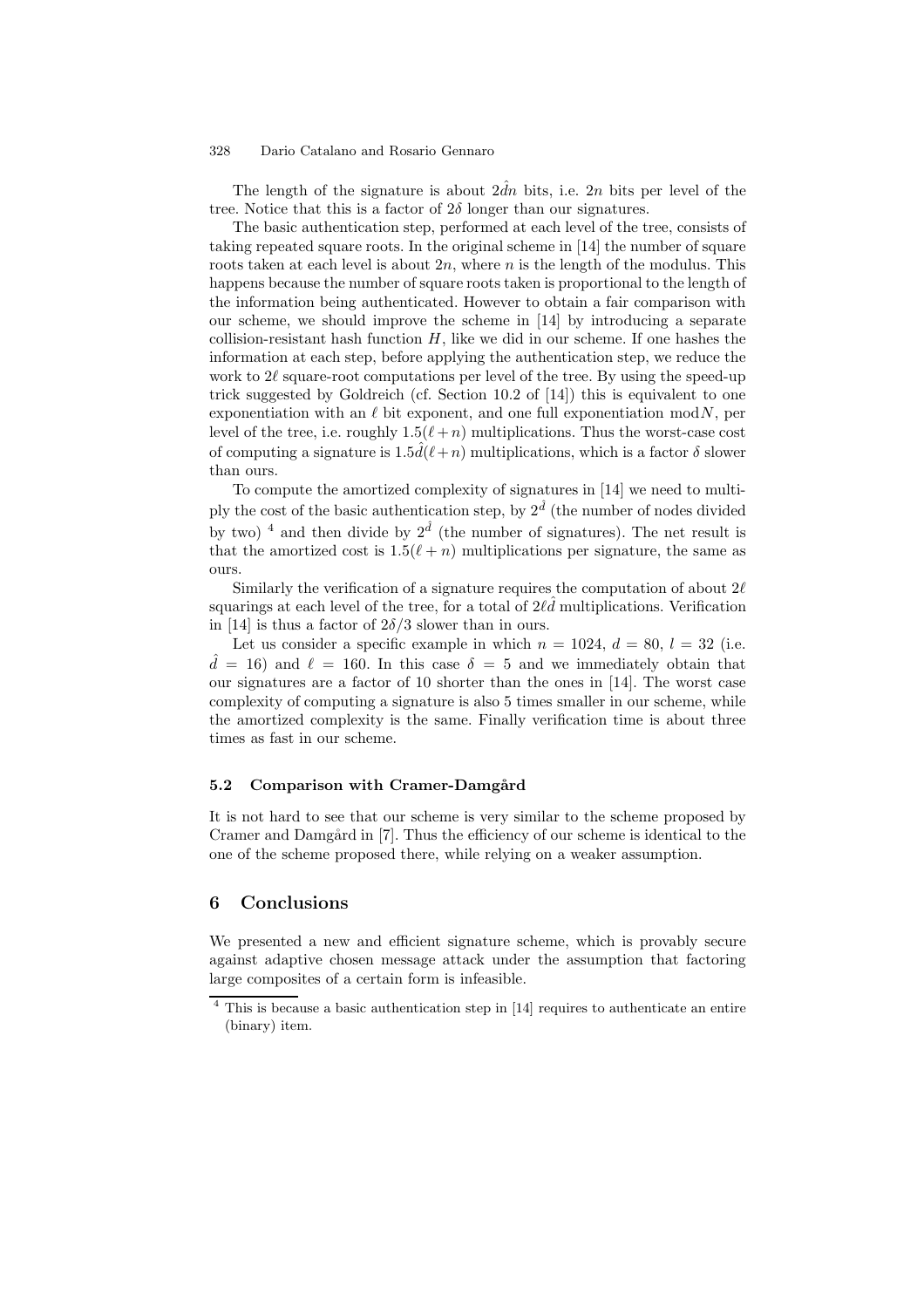Our scheme shows that the "flat-tree" approach can lead also to efficient signatures under a factoring assumption, while previous proposals relied either on the seemingly stronger RSA Assumption or were less efficient.

In terms of efficiency our scheme is equivalent to the RSA-based scheme presented in [7], and much better than the factoring-based ones in [14] and in [5].

Acknowledgements. We thank Pascal Paillier for helpful discussions.

## References

- 1. E. Bach and J. Shallit. Algorithmic Number Theory. Vol.1 Efficient Algorithms. MIT Press. 1996.
- 2. M. Bellare and S. Micali How to sign given any trapdoor permutation Journal of the ACM no. 39(1), pages 214-233, 1992
- 3. M. Bellare and P. Rogaway Random Oracles are Practical: A paradigm for designing efficient protocols. Proc. of First ACM Conference on Computer and Communications Security, pages 62-73, 1993
- 4. R. Canetti, O. Goldreich and S. Halevi. The Random Oracle Methodology, Revisited. Proc.  $30<sup>th</sup>$  ACM Symposium on Theory of Computing, 1998
- 5. R. Cramer Modular design of secure yet practical cryptographic protocols. Ph.D. Thesis, University of Amsterdam, 1996.
- 6. R. Cramer and I. Damgård. Secure signature schemes based on interactive protocols. Proc. of Crypto '95 LNCS no. 963, pp.297-310.
- 7. R. Cramer and I. Damgård. New Generation of Secure and Practical RSA-based signatures. Proc. of Crypto '96 LNCS no. 1109, pages 173-185.
- 8. R. Cramer and V. Shoup. Signature schemes based on the Strong RSA assumption. Proc. of  $6^{th}$  ACM Conference on Computer and Communication Security 1999.
- 9. I. Damgård. Collision free hash functions and public key signature schemes. *Proc.* of Eurocrypt '87 LNCS no. 304, pages 203-216.
- 10. W. Diffie and M.E. Hellman. New Directions in Cryptography. IEEE Transactions on Information Theory, IT-22(6):644-654, November 1976.
- 11. C. Dwork and M. Naor. An efficient existentially unforgeable signature scheme and its applications. J. of Cryptology 11(3) 1998, pages 187-208.
- 12. T. ElGamal. A public key cryptosystem and a signature scheme based on discrete logarithms. Proc. of Cryypto '84 LNCS no. 196, pages 10-18.
- 13. R. Gennaro, S. Halevi and T. Rabin. Secure Hash-and-Sign Signatures Without the Random Oracle. Proc. of Eurocrypt '99 LNCS no. 1592, pages 123-139.
- 14. S. Goldwasser, S. Micali and R. Rivest. A digital signature scheme secure against adaptive chosen message attacks. SIAM J. on Computing 17(2):281-308 1988.
- 15. N. Koblitz A course in number theory and cryptography, 2nd ed., Springer Verlag
- 16. R. Merkle. A Digital Signature based on a Conventional Encryption Function. Advances in Cryptology–Crypto'87. LNCS, vol.293, pp. 369–378, Springer–Verlag, 1988.
- 17. D. Naccache and J. Stern. A new cryptosystem based on higher residues. Proc. of the 5th ACM conference on on computer and communication security, ACM press (1998), pp.59-66.
- 18. M. Naor, M. Yung. Universal one-way hash functions and their cryptographic applications *Proc.* of  $21^{st}$  *ACM STOC* pages 33-43, 1989.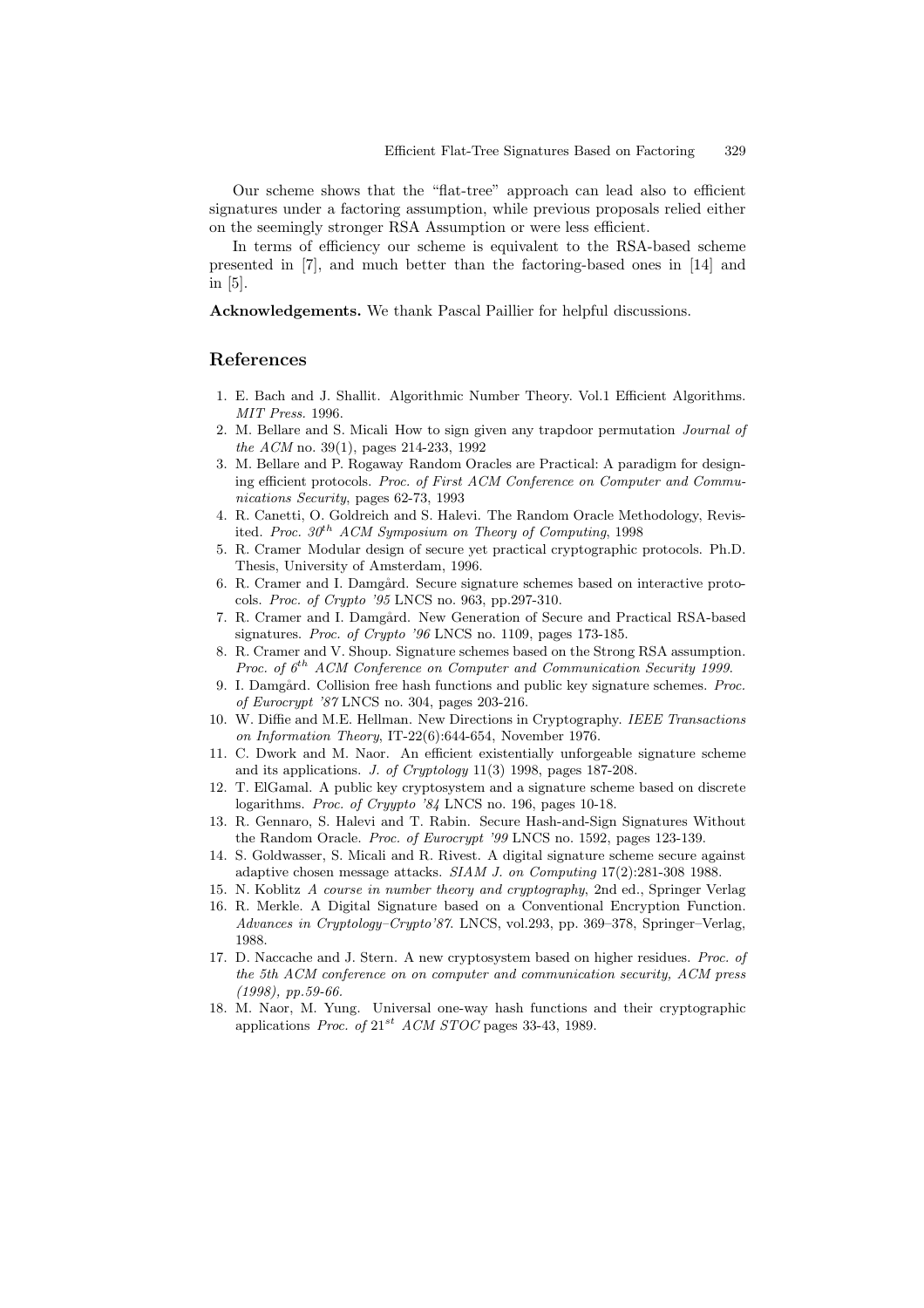- 330 Dario Catalano and Rosario Gennaro
- 19. B. Pfitzmann. Digital Signatures Schemes General Framework and Fail-Stop Signatures. Lecture Notes in Computer Science no. 1100 Springer.
- 20. D. Pointcheval and J. Stern. Security Arguments for Digital Signatures and Blind Signatures. J. of Cryptology. 13(3):361–396. Springer. Summer 2000.
- 21. M. Rabin. Digital Signatures and Public Key Encryptions as Intractable as Factorization. MIT Technical Report no. 212, 1979
- 22. R. Rivest, A. Shamir and L. Adelman. A Method for Obtaining Digital Signature and Public Key Cryptosystems. Comm. of ACM, 21 (1978), pp. 120–126
- 23. J. Rompel. One-way functions are necessary and sufficient for secure signatures. Proc. of 22nd STOC 1990, pages 387-394.

## A Efficient Root Extractions

With the following lemma we show a simple method (taking advantage of the fact that the  $\rho_i$ 's are all odd primes) to extract  $\rho_i$ -roots in a (asyntotically) more efficient way.

**Lemma 1.** Let p be a Blum prime of size k. Let e be a prime such that  $e|p-1$  but  $e^2$   $/p-1$ . Then there exists an efficient algorithm, taking as input an e-residue a, that returns as output an e-root of a in time  $O(k^3)$ .

*Proof.* First note that the prime p can be written as  $p = 2em + 1$  where m is an odd integer such that  $gcd(e, m) = 1$ . Since a is an e-residue in  $\mathbb{Z}_p^*$  it must be true that

$$
a^{\frac{p-1}{e}} \equiv 1 \bmod p
$$

Now let B such that  $\frac{p-1}{e} + B = Ae$  for some A over the integers. The equation above can the be rewritten as

$$
a^{\frac{p-1}{e}}\cdot a^B\equiv a^{Ae}\bmod p
$$

or better

$$
a^{Ae} \equiv a^B \bmod p
$$

Furthemore observe that since  $gcd(2m, e) = 1$  it has to be the case that  $gcd(B, e) =$ 1. This means that, using the extended Euclidean algorithm, it is possible to compute two values  $\lambda$  and  $\mu$  such that  $\lambda B + \mu e = 1$  over the integers. Thus the equation above becomes

$$
a^{\lambda B + \mu e} \equiv (a^A)^{e\lambda} \cdot a^{\mu e} \bmod p
$$

and then

$$
a \equiv \left( a^{A\lambda + \mu} \right)^e \mod p
$$

Thus  $a^{A\lambda+\mu}$  is an e-root of a.

The cost of the described method is dominated by the cost of the Extended Euclidean Algorithm which requires  $O(k^3)$  bit operations.